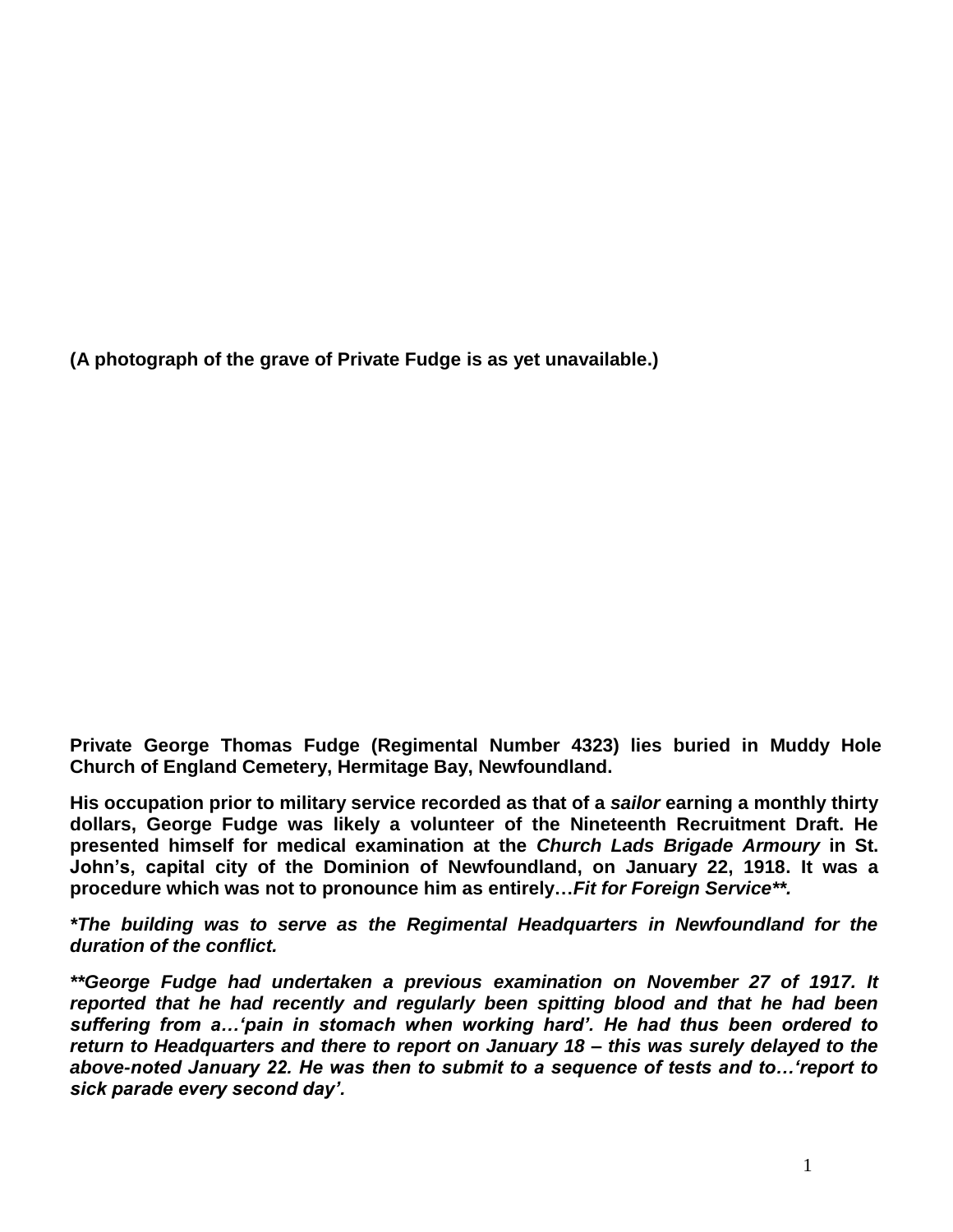**It was to be on the day of that second medical assessment, that of January 22, while at the same venue, that George Fudge would enlist. He was thus engaged…***for the duration of the war\****…at the daily private soldier's rate of a single dollar to which was to be appended a ten-cent per diem Field Allowance.**

*\*At the outset of the War, perhaps because it was felt by the authorities that it would be a conflict of short duration, the recruits enlisted for only a single year. As the War progressed, however, this was obviously going to cause problems and the men were encouraged to re-enlist***.** *Later recruits – as of or about May of 1916 - signed on for the 'Duration' at the time of their original enlistment.*

**Only some few hours were now to follow before there subsequently came to pass, while still at the** *CLB Armoury* **on Harvey Road, the final formality of his enlistment: attestation. On the same twenty-second day of that month of January he pledged his allegiance to the reigning monarch, George V, whereupon, at that moment, George Fudge became…***a soldier of the King\*.*

**There appears to be no further note of any proceedings** *a propos* **Private Fudge for over three months. By this time his fellow recruits had travelled overseas and were in training as soldiers of the 2nd (***Reserve***) Battalion of the Royal Newfoundland Regiment at** *Hazely Down Camp* **in the southern English county of Hampshire.** 

**In the meantime, Private Fudge, Number4323, had remained in Newfoundland.**

**Private Fudge was admitted into the** *Military Hospital for Infectious Diseases* **in St. John's on May 3, 1918, suffering from pneumonia – the diagnosis being later amended to include tuberculosis. On May 22, almost three weeks later, he was transferred to the** *Jensen Camp\** **on Blackmarsh Road.**

*\*The Camp was a predecessor of the Sanatorium which was soon afterwards to be built outside the city on Topsail Road.* 

**The son of John Thomas(?) Fudge, fisherman, and of Annie Fudge (née** *Simms***\*) – to whom, as of June 6 – he had allotted a daily sixty cents from his pay – of Muddy Hole\*\*, Hermitage Bay, Newfoundland, he was also brother to Minnie, Thomas, John, Mary and (through adoption) Carrie.**

*\*The couple had married in the community of Muddy Hole on September 2, of 1891(?).*

*\*\*Apparently in the District of Fortune Bay at the time, although later in that of Burgeo-La Poile.*



**Private Fudge was reported as having…***died of sickness***…– tuberculosis - at the** *Jensen Camp* **on June 22.**

**On June 24, two days later, the coffin carrying Private Fudge's remains began its journey to home via Placentia by train and by ship, the SS** *Fogota***. On a later date – on or about November 20, 1925 - it was the Bowring Brothers' vessel** *Portia\** **which carried the Commonwealth War Graves headstone to Muddy Hole.**